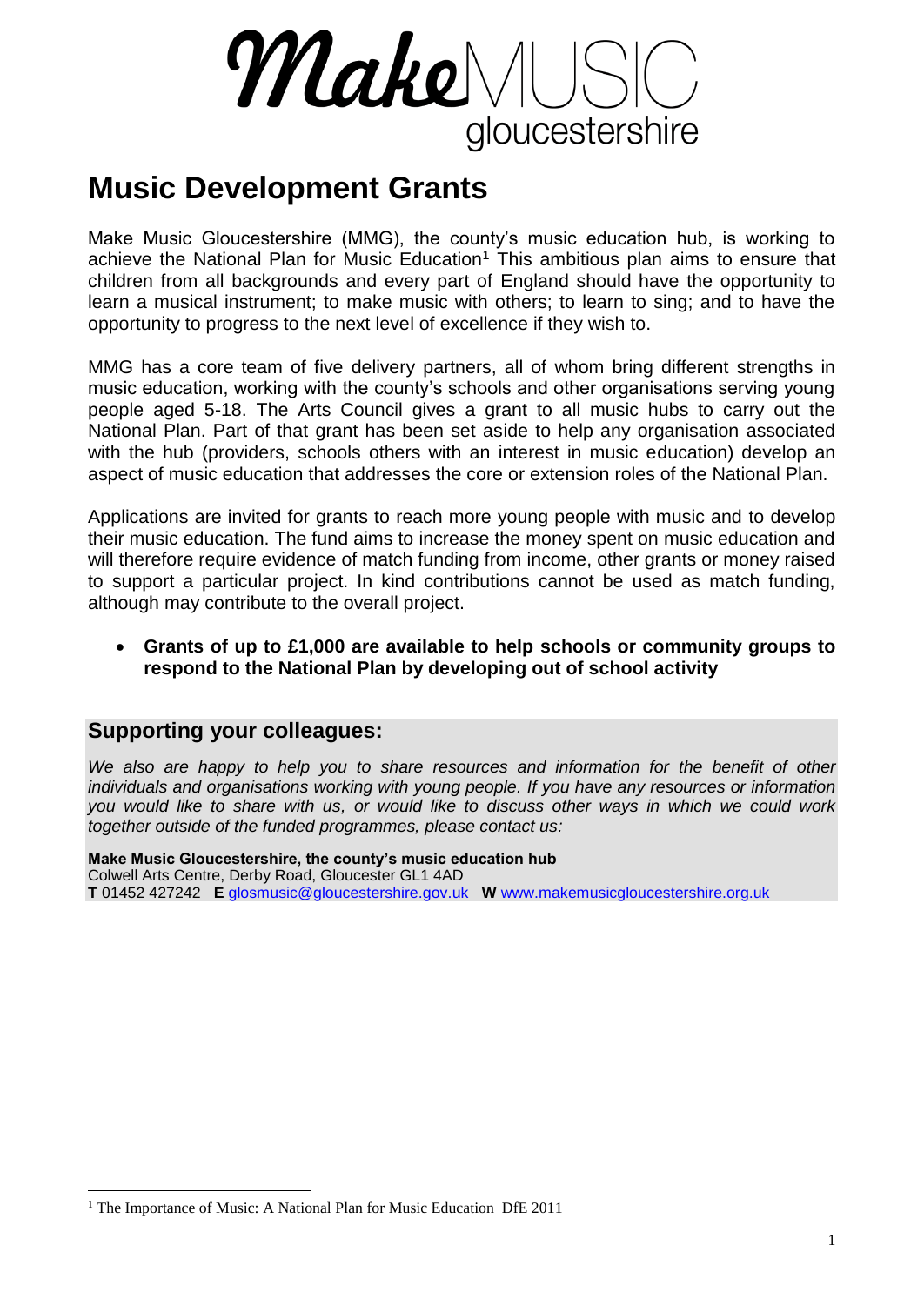## **How to apply:**

#### *The pro-forma must be completed by a representative of the bidding organisation*

- Complete the attached pro-forma. Please read the criteria and priorities below and consider these when completing the pro-forma
- Once completed, please return your pro-forma to [mark.medland@gloucestershire.gov.uk](mailto:mark.medland@gloucestershire.gov.uk)
- There is no deadline to submit a Music Development Grant (MDG) application, as this is a rolling programme. Subject to funds being available we will assess your application and respond to you within three weeks of submission.

#### *Please note that grants will be given subject to qualification against the criteria and suitability against the priorities list. Submitting an application does not guarantee you will be successful in receiving a grant.*

## **Criteria:**

- 1) The bidder must have appropriate insurance and safeguarding in place. Your organisation must provide evidence that you have signed up to Safe Network and completed the standards before providing grants. See [www.safenetwork.org.uk](https://client.ukfastexchange.co.uk/owa/redir.aspx?C=536670aeb0784c97b2ab0b3615baa460&URL=http%3a%2f%2fwww.safenetwork.org.uk)
- 2) You must explain how the activity or equipment you use with the MDG integrates into your current music offer; ensuring cohesive progression routes. However, a MDG cannot be used to fund existing activity. In the case of a school this means the grant cannot be used to fund timetabled activity during the school day.
- 3) The bidder must contribute at least 50% financially and this must be listed in the budget section of the pro-forma
- 4) You must demonstrate a legacy plan for after the MDG grant runs-out. (E.g. the equipment purchased will be used in music activity every year or you will use young people's contributions to retain the ensemble.)
- 5) The bidder must sign up to be a member of the Hub. See the [Get involved](http://www.makemusicgloucestershire.org.uk/Whats_the_Hub/Get_involved.aspx) section of our website. We will also expect you to share information about your work with young people so it is important that you maintain detailed records concerning the children & young people that have taken part in the project (the next data collection round will be Autumn 2022).

## **Priorities:**

*In addition to meeting aspects of the priorities in the National Plan (see section 3 of the application form), we will assess all applications against the following priorities:*

- **New partners** organisations that have not received any subsidised activity from the Hub during
- **Progression and partnerships** applications that will result in activity that promotes progression by engaging with schools and/or other groups or activities run by other music education providers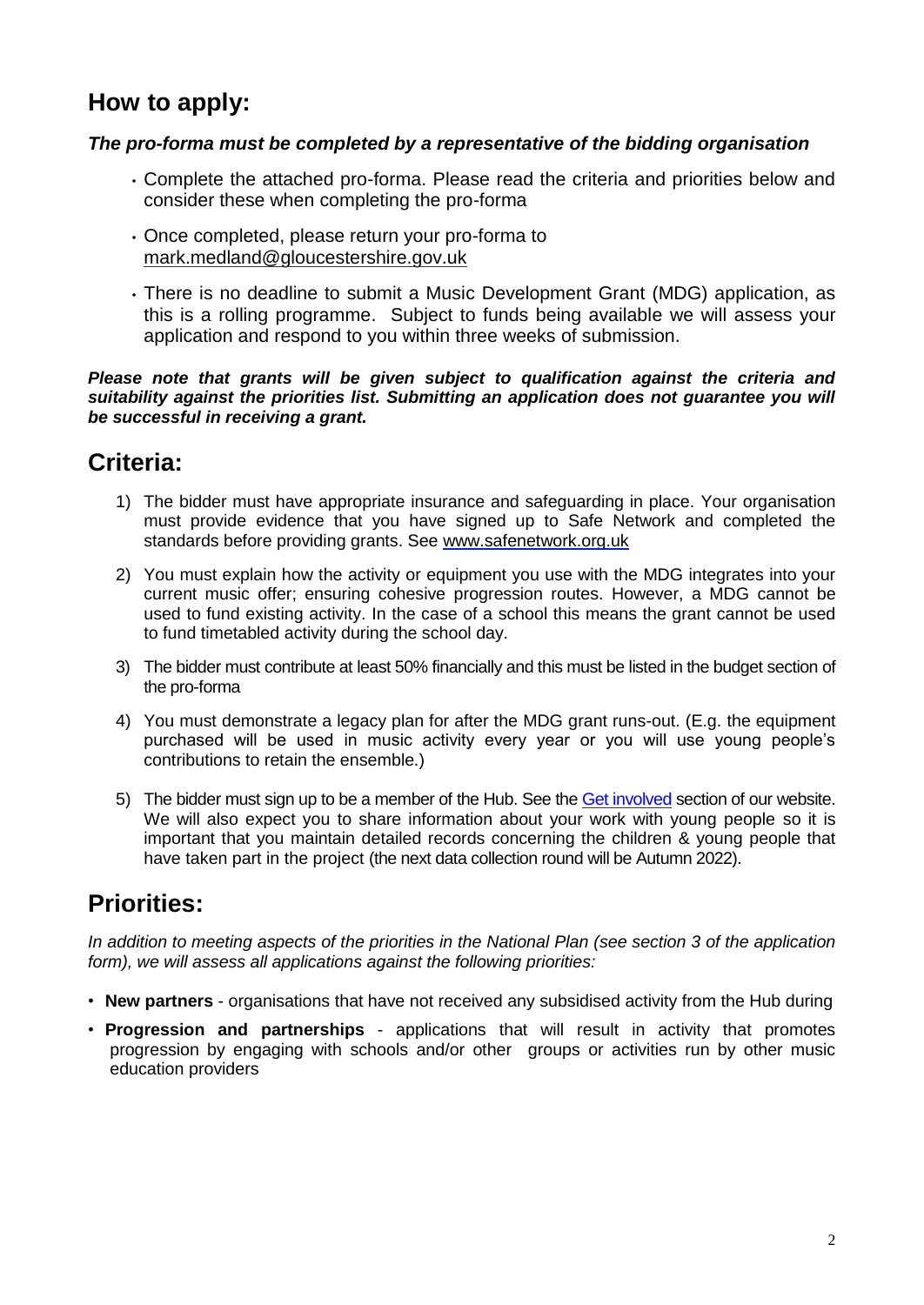

# MMG – MUSIC DEVELOPMENT GRANT

(PLEASE READ THE CRITERIA ON PAGE 2 BEFORE YOU COMPLETE THIS FORM)

| <b>Bidding</b><br>Organisation                                                                     |                                                                                                                                                                                         |  | <b>Contact name:</b>                    |                                                                                                                                            |  |  |  |
|----------------------------------------------------------------------------------------------------|-----------------------------------------------------------------------------------------------------------------------------------------------------------------------------------------|--|-----------------------------------------|--------------------------------------------------------------------------------------------------------------------------------------------|--|--|--|
| Email:                                                                                             |                                                                                                                                                                                         |  | Role:                                   |                                                                                                                                            |  |  |  |
| 1. What would the Music Development Grant be used for? (i.e. What will the money be spent on) (max |                                                                                                                                                                                         |  |                                         |                                                                                                                                            |  |  |  |
| 200 words)                                                                                         |                                                                                                                                                                                         |  |                                         |                                                                                                                                            |  |  |  |
|                                                                                                    |                                                                                                                                                                                         |  |                                         |                                                                                                                                            |  |  |  |
|                                                                                                    |                                                                                                                                                                                         |  |                                         |                                                                                                                                            |  |  |  |
|                                                                                                    |                                                                                                                                                                                         |  |                                         |                                                                                                                                            |  |  |  |
|                                                                                                    |                                                                                                                                                                                         |  |                                         |                                                                                                                                            |  |  |  |
|                                                                                                    |                                                                                                                                                                                         |  |                                         |                                                                                                                                            |  |  |  |
|                                                                                                    |                                                                                                                                                                                         |  |                                         |                                                                                                                                            |  |  |  |
|                                                                                                    | 2. What would be the outputs and outcomes for your pupils?                                                                                                                              |  |                                         |                                                                                                                                            |  |  |  |
|                                                                                                    |                                                                                                                                                                                         |  |                                         |                                                                                                                                            |  |  |  |
|                                                                                                    |                                                                                                                                                                                         |  |                                         |                                                                                                                                            |  |  |  |
|                                                                                                    | 3. Priorities addressed, reflecting the National Plan Core or Extension Roles                                                                                                           |  |                                         |                                                                                                                                            |  |  |  |
| <b>Core Roles</b>                                                                                  |                                                                                                                                                                                         |  |                                         |                                                                                                                                            |  |  |  |
|                                                                                                    |                                                                                                                                                                                         |  | <b>Extension Roles</b>                  |                                                                                                                                            |  |  |  |
| stage                                                                                              | 2. Provide opportunities to play in<br>ensembles and to perform from an early                                                                                                           |  | tutors ineligible for school-funded CPD | 1. Provide professional development to music                                                                                               |  |  |  |
|                                                                                                    | 3. Ensure that clear progression routes are<br>available and affordable to all young people                                                                                             |  |                                         | 2. Extend the stock of instruments available for<br>young people to use for out of school activity                                         |  |  |  |
|                                                                                                    | 4. Ensure that choirs and other vocal<br>ensembles are available in the area.                                                                                                           |  |                                         | 3. Provide access to large scale and/or high<br>quality music experiences for pupils, working<br>with professional musicians and/or venues |  |  |  |
|                                                                                                    | 4. If known, what age groups will benefit from this grant?                                                                                                                              |  |                                         |                                                                                                                                            |  |  |  |
|                                                                                                    |                                                                                                                                                                                         |  |                                         |                                                                                                                                            |  |  |  |
|                                                                                                    | 5. Will you charge children and young people to participate (in any associated activity), if so how<br>much? What will you do to reach those who may not be able to afford any charges? |  |                                         |                                                                                                                                            |  |  |  |
|                                                                                                    |                                                                                                                                                                                         |  |                                         |                                                                                                                                            |  |  |  |
|                                                                                                    |                                                                                                                                                                                         |  |                                         |                                                                                                                                            |  |  |  |
|                                                                                                    |                                                                                                                                                                                         |  |                                         |                                                                                                                                            |  |  |  |